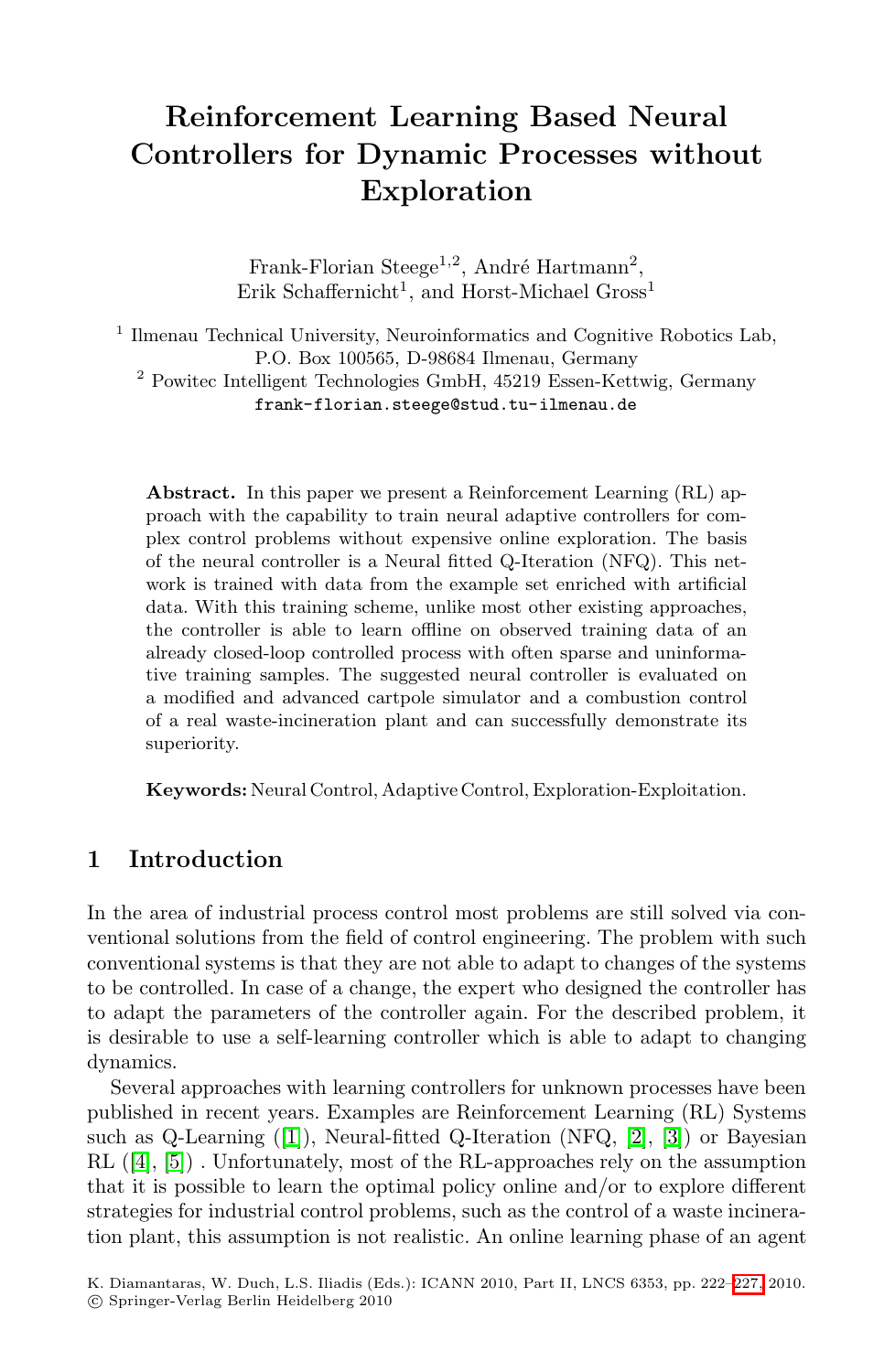with an inefficient or too explorative strategy at the beginning could commit serious damage to the plant. That means the learning process has to be done completly offline based on observed data. To complicate matters further, the observed data is taken from a closed-loop process where the acting controller is a conventional system which reacts with exactly the same action every time it observes the same state (see Fig. 1). This results in training data less informative than from real exploration periods and causes serious problems for the training of self-learning function approximators. To the best knowledge of the authors, no RL-approach has been published so far which is able to control the key elements of an industrial combustion process due to the charges and restrictions concerning exploration and training data mentioned above.



Fig. 1. Left: Training data set with the state *s* and control force *u* from a process controlled by a PI-Controller. *Right:* Action histogram at the state  $s = 0.4$  (black boxes) and two possible reward estimations (black and lightgrey lines). Due to the unbalanced distribution of examples in the action space, neural networks can approximate very different reward functions for non-observed actions. Both reward functions would show the same approximation error but cause completly different agent policies.

In this paper, we present an RL-system which meets the demands of the described combustion control systems. The basis of our approach is a NFQ network as presented in [2]. We use the capability of the NFQ to add artificial data-points to the training set to ensure a correct learning of a good policy despite of the less informative nature of the observed data.

## **2 Problem Description and Experimental Setup**

### **2.1 Application Domain**

In a waste incineration plant the system dynamics are very complex and only partially known. Due to the changing process dynamics most existing control systems are set to cope with all appearing dynamics in general. This solution passes up chances to optimize the combustion for each single process dynamic. Therefore, an adaptive self-learning controller could significantly improve the combustion control.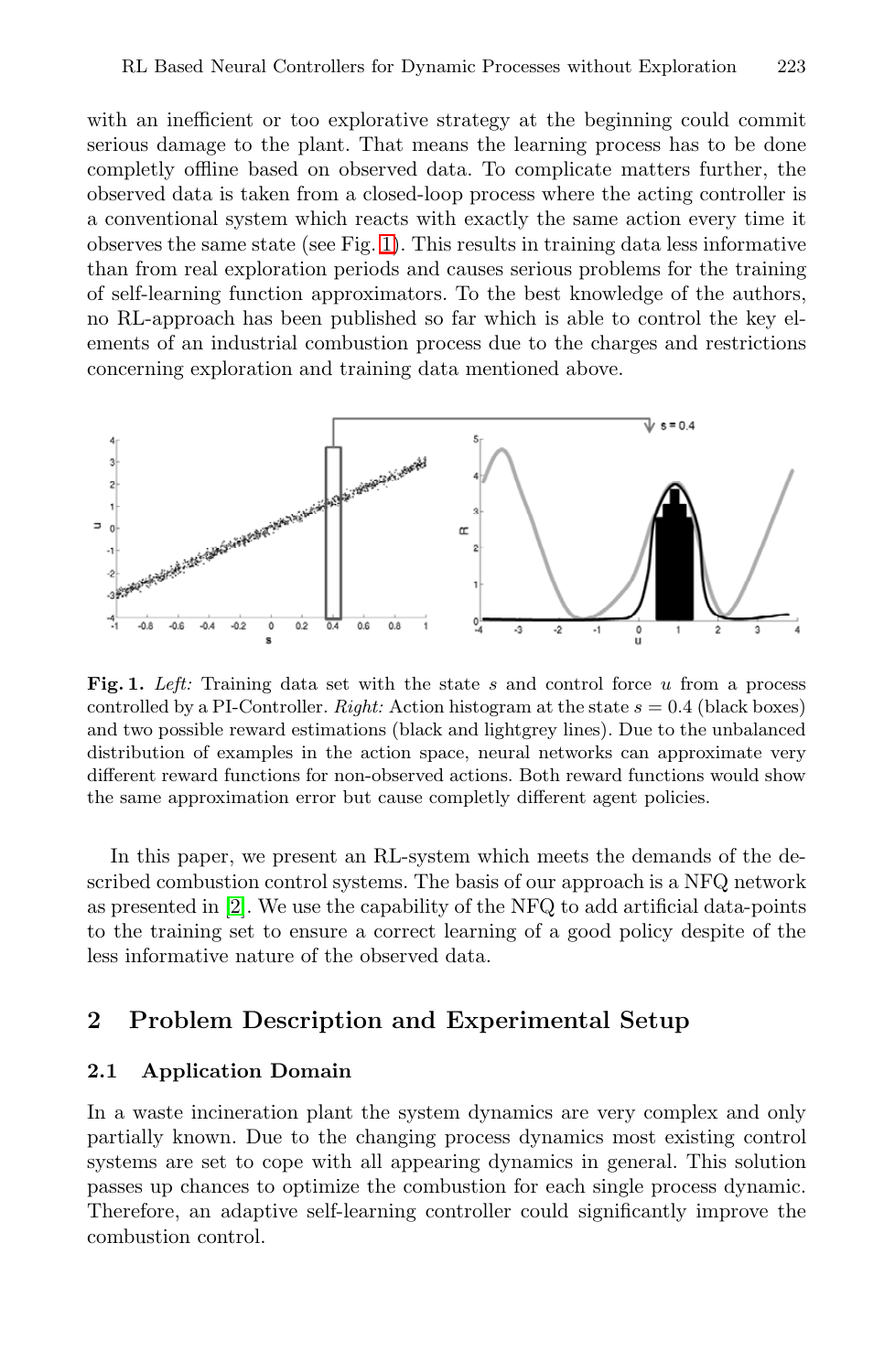### 224 F.-F. Steege et al.

We applied our controller to a plant with a forward-acting reciprocating grate (see Fig. 2). The stirring of the firebed by the movement of the grates is the main factor for the intensity of the combustion process and is the actuating variable of our controller.



**Fig. 2.** Waste incineration plant. The feeder plunger brings the waste upon the combustion grate with the speed  $v_f$ . Air with the mass  $m_a$  is blown into the combustion zone. The grate elements are locomotive with the speed  $v<sub>g</sub>$ .

# **2.2 Cartpole-Simulator**

The cartpole problem is frequently used as a benchmark for RL solutions [3]. In order to take characteristic demands of a combustion process, like aforementioned changes of the system dynamics into consideration the simulator split the simulation into three sequent phases. In every phase, the parameters of the cart and so the dynamics of the system are slightly different. Only the mass of the cart  $(5.0kg)$  and the gravity  $(9.81 \frac{m}{s^2})$  are unchanged. The following table lists<br>the parameters of the cart simulator for every phase: the parameters of the cart simulator for every phase:

| Parameter                      | Phase 1 Phase 2 Phase 3 |       |       |
|--------------------------------|-------------------------|-------|-------|
| Mass Pole $(m_p)$              | 2.0kg                   | 2.0kq | 2.5kq |
| Pole Length $(l_n)$            | 1.0m                    | 1.0m  | 0.75m |
| max. Random Force $(F_r)$ 1.0N |                         | 1.0N  | 1.0N  |

Since the focus of this paper lies on training a neural controller which could observe only data from an already controlled process, our simulator also utilizes a conventional PID-controller for controlling the actions of the cart. The maximum Control Force was limited to 5*.*0*N* for the NFQ and the PID-Controller.

## **3 Algorithm**

Our approach aims at training an adaptive controller for an already controlled closed loop process which is

- 1. not worse than the existing controller,
- 2. shows a behaviour similar to the old controller
- 3. but is able to adapt to changes of the process dynamics.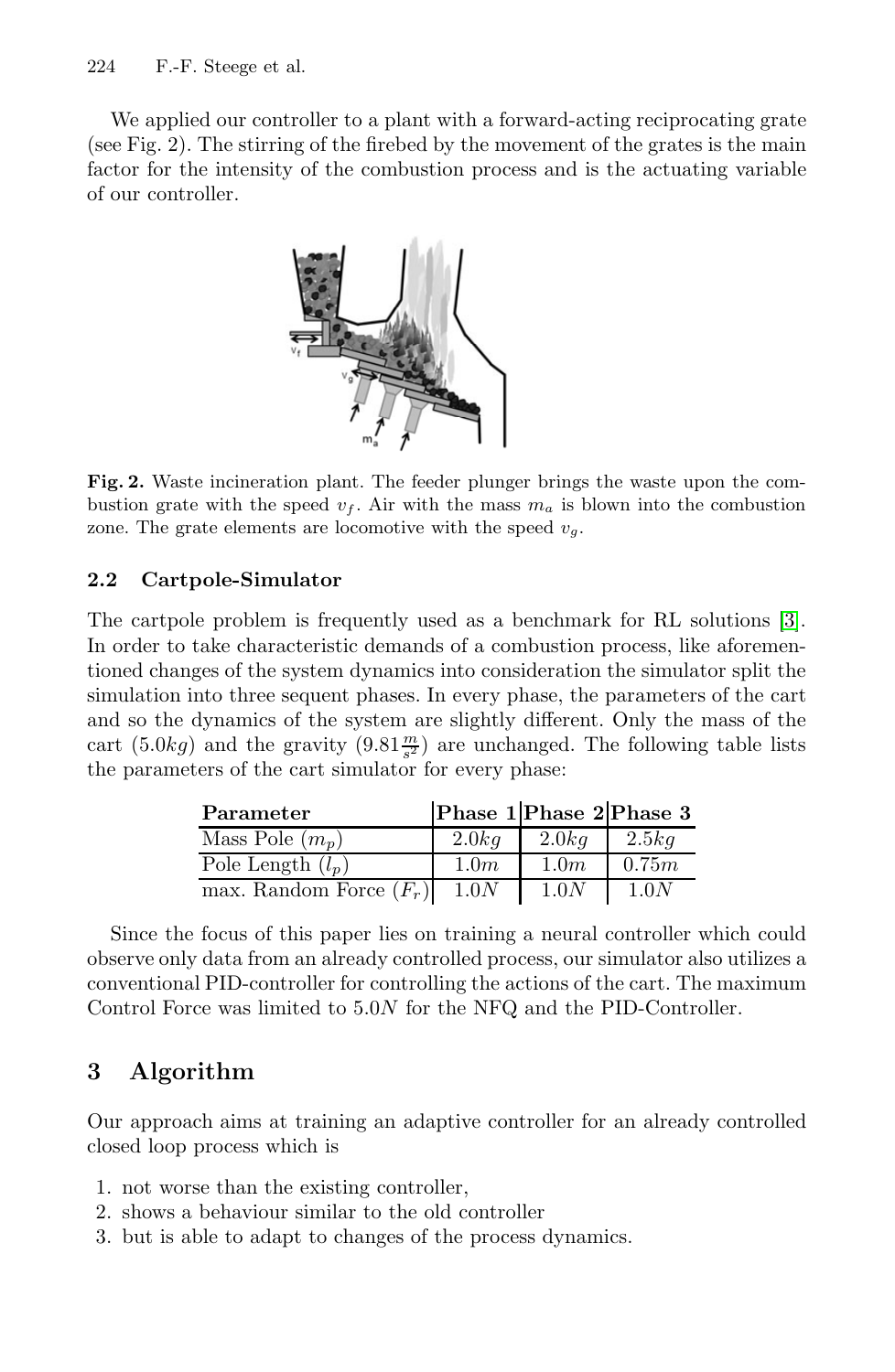The problem with data observed from a process which is controlled by a conventional deterministic controller is shown in Fig. 1. To each state *s* the controller only chooses very few different actions from the possible pool of actions *a*. A function approximator, which approximates the reward for the whole action space can calculate very different values for the reward of actions not observed without an increase of the training error (see Fig. 1).The policy choosen by such a net would be very different to the policy of the old controller which is very critical for a serious industrial application.

So, the basic idea of our approach is to label those actions which have not yet been observed with a low reward without worsening the approximation of observed actions and the generalisation-capabilities of the network for not observed states.

NFQ as presented in [2] requires only very few parameters which can influence the training process and have to be optimised, and offers the possibility to insert artificial data into the training set in a very elegant and simple way. An artifical point is a tuple (*s, a, f, Q*) consisting the state *s*, action *a* and Q-Value *Q*. A flag *f* is used to signal the artifical state. We identify non-observed actions by histogramms build over clusters in the state space of the observed dataset (see Fig. 1). The insertion of the artificial data and the training of the NFQ is done as follows:

- 1. Input = exampleset *X* where  $x_i = (s, a, s', Q), x_i \in X, i = 1..n$ <br>2. Cluster *X* into *m* cluster *C* depending on the state *s*  $C = (S, a, b')$
- 2. Cluster *X* into *m* cluster *C* depending on the state *s*,  $C_i = (S_{C_i}, A_{C_i}, S'_{C_i},$ <br> $C_{C_i})$   $C_i \in C$  where  $S_{C_i}$ ,  $A_{C_i}$ ,  $S'$  and  $C_{C_i}$  are sets of all *s<sub>n</sub>*, *s'* and *Q* in  $Q_{C_i}$ ,  $C_i \in C$ , where  $S_{C_i}$ ,  $A_{C_i}$ ,  $S'_{C_i}$  and  $Q_{C_i}$  are sets of all s, a, s' and Q in the cluster C. the cluster *<sup>C</sup><sup>i</sup>*
- 3. For every  $C_i$  build a histogram with *k* bins of actions  $A_{C_i}$  appearing
- 4. If there are action bins with no examples, insert new examples  $x_{new}$  into the exampleset *X* where  $x_{new} = (s_{new}, a_{new}, f, Q_{new})$  $s_{new} = \frac{1}{l} \sum_{i=1}^{l} s_i, s_i \in S_C, l = |S_C|$ <br>*a* = action value of the empty b  $a_{new}$  = action value of the empty histogram bin *f* = binary flag to label as *artificial data*  $Q_{new}$  =  $min(Q_{C_i}) - Q_{offset}$ ;  $Q_{offset}$  = Reward-Offset to penalize nonobserved actions
- 5. Train NFQ as described in [2] with the new exampleset *<sup>X</sup>new*

By this algorithm, artificial examples with lower reward are created for all nonobserved actions in observed states. This prevents that a function approximator estimates high rewards for such actions, and the policy of the trained agent does not choose them. The number of the artificial data points inserted at a certain state depends on the number of already observed data points in that state. This is important because the lower reward of the artificial points is used to decrease the value of unobserved actions, but should not change the value of a state compared to the value of other states. If a sufficient number of new samples is collected, the agent is retrained with the new data. So the adaptive nature of the controller to changes of the process dynamics is realised.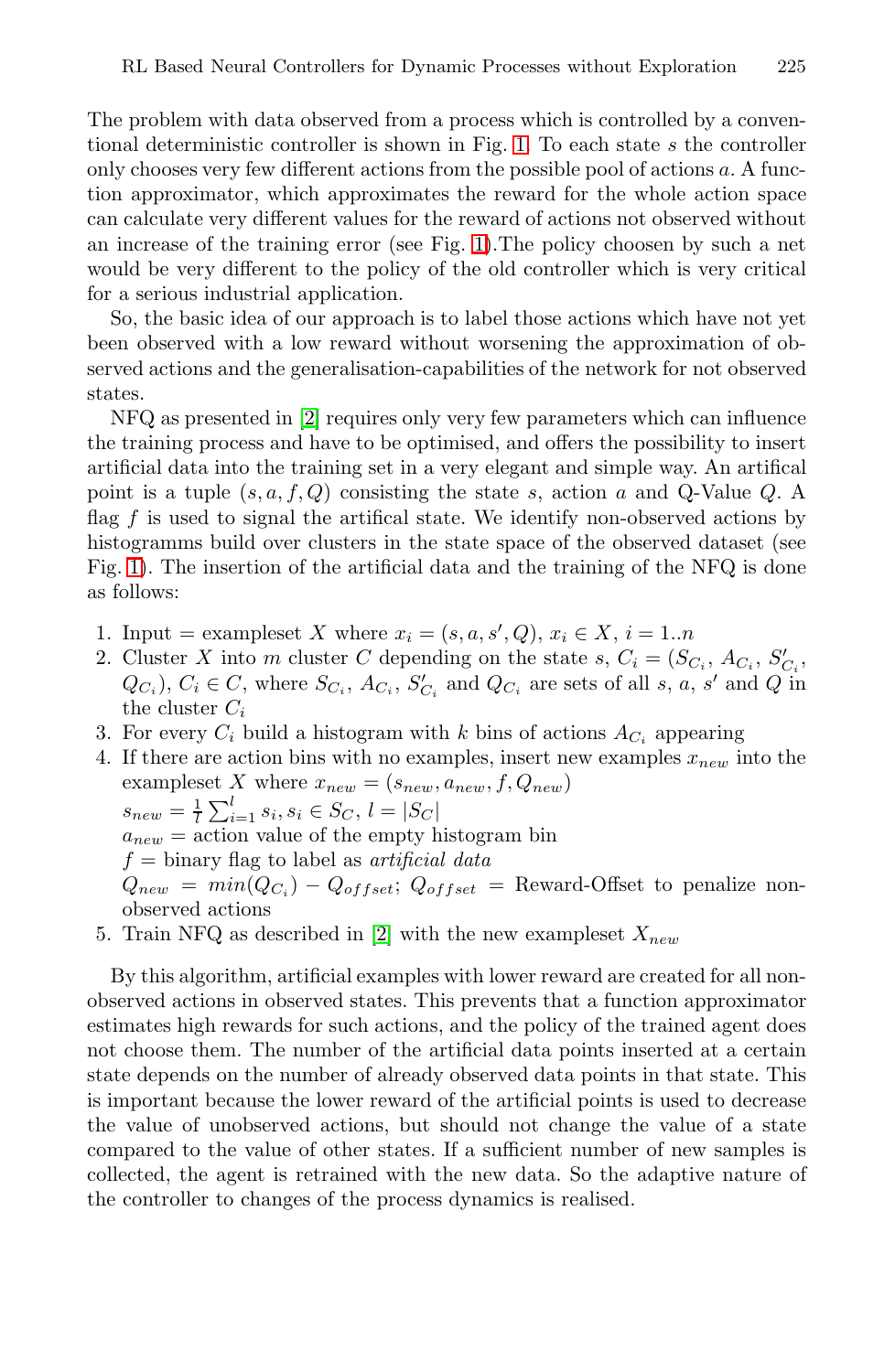226 F.-F. Steege et al.

### **4 Experimental Evaluation of the Approach**

The experiments on a real combustion process were executed on a waste incineration plant in Germany with a steam production of 30 t/h. The new NFQcontroller was trained with seven days of data observed from the conventional controllers. After training, the NFQ was tested on the plant. The test phase covered eight days which were split between the NFQ and the PID-controllers. Both controllers acted with a clock of five seconds which results in 17,280 actions per day. The achieved experimental results are as follows:

| Controller                                                                   |          | $\emptyset$ CD Steam Max(CD Steam) $\emptyset$ CO $\emptyset$ NOx |       |       |
|------------------------------------------------------------------------------|----------|-------------------------------------------------------------------|-------|-------|
| PID-Controller                                                               | $1.61\%$ | $22.2\%$                                                          | 12.77 | 87.06 |
| NFQ with art.data                                                            | $1.45\%$ | $16.1\%$                                                          | 11.21 | 86.95 |
| NFQ without art.data canceled $(>10\%)$ canceled $(>25\%)$ canceled canceled |          |                                                                   |       |       |

CD is the abbreviation for control deviation and is specified in % of the total amount of steam production. The emissions of carbon monoxide (CO) and nitrogen oxide (NOx) were measured in *mg/Nm*<sup>3</sup>. The NFQ which was trained with additional data achieved a better control deviation and reduced noxious gases better than the classical PID-controller. A comparison with a NFQ-Controller without insertion of artificial data had to be canceled after a while because the policy of the NFQ without artificial data was not similar to the policy of the old controller and caused a continuous control deviation of more than 15%. This dangerous policy was the result of a wrong reward approximation as it was shown in Fig. 1.

The cartpole simulator was configured as described in section 2.2. At first the cartpole was controlled by a PID-Controller. 3,000 samples of this experiment were recorded as training samples for the improved NFQ training described in section 3. We inserted 4 virtual points for non-observed actions per real data point. After training, we created two instances of the cartpole simulator. Both instances received the same sequence of random forces affecting the pole. One of the instances was controlled by the PID the other one was controlled by the improved NFQ. Both instances were simulated for 15,000 steps, and each experiment was repeated 10 times with different random sequences:

| Controller           |        |        | Balancing steps OControl error SD Control error |
|----------------------|--------|--------|-------------------------------------------------|
| PID-Controller       | 15.000 | 0.0739 | 0.0015                                          |
| NFQ without art.data |        | 1.5707 | 0.0001                                          |
| NFQ with art.data    | 15.000 | 0.0575 | 0.0018                                          |

The NFQ without artificial samples in the training set was not able to balance the pole for more than 5 steps. Contrary, the NFQ with artificial samples was able to balance the pole and had a lower control error than the conventional PID-controller.

As we explained in section 1, the main advantage of a self-learning conroller is its ability to adapt itself to the process. For the next experiment we collected